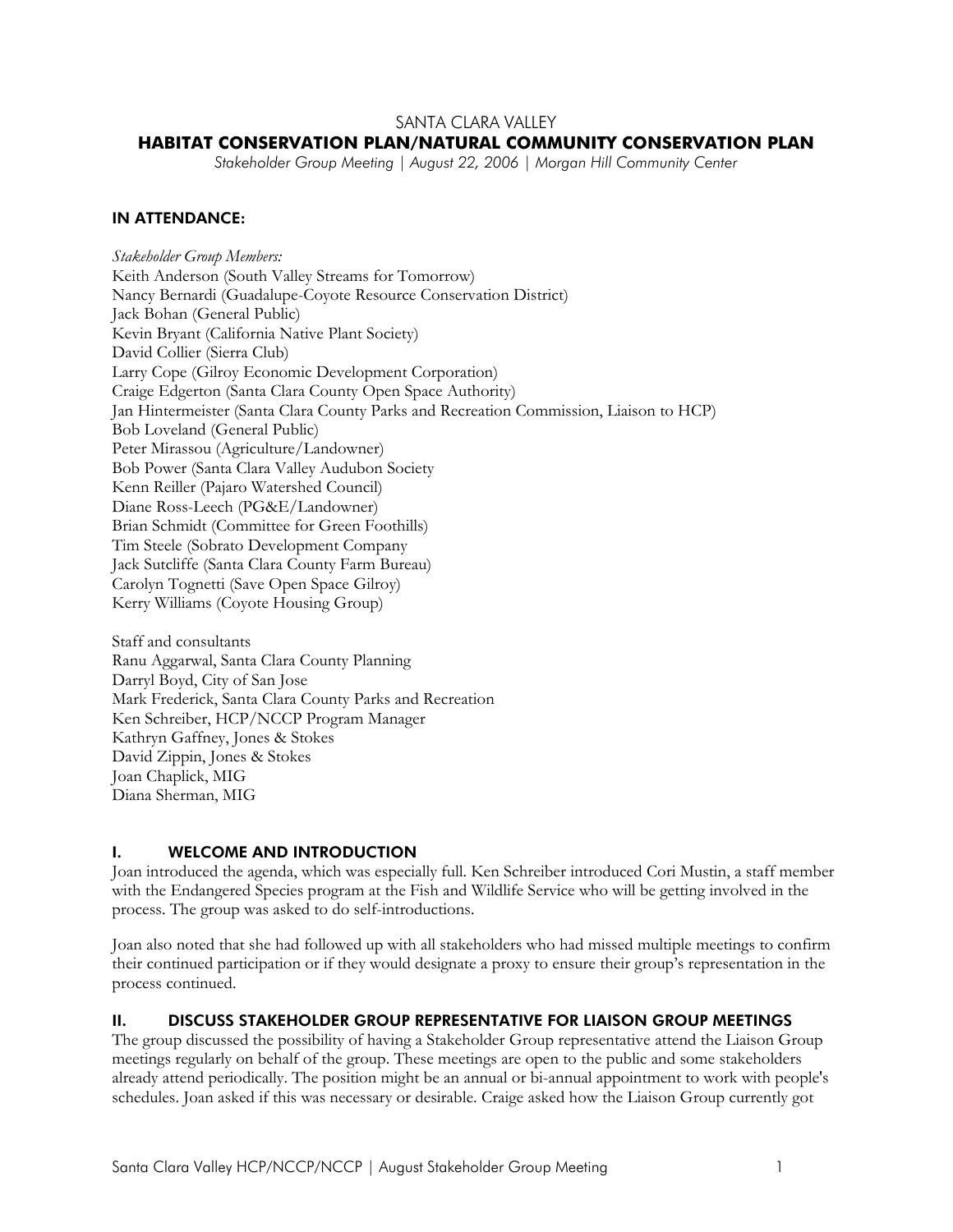information from the Stakeholder Group. Ken Schreiber responded that currently, this happens through staff contact or through the minutes, but as the process proceeds, the Stakeholder Group will have more substantive comments to provide to the Liaison Group. Ken currently represents the group through an agenda item at the Liaison Group's meeting. Ken noted that the Management Team was somewhat concerned about having Stakeholder Group members be a voice for the group versus simply attending the Liaison Group meetings. Having a representative might give the group a formal voice beyond staff communication. Carolyn noted that the Stakeholder Group was an advisory group to the Liaison Group, and wondered whether minutes for their meetings were available. Ken replied that no minutes for the Liaison Group meetings are kept. Keith proposed that members of the Stakeholder Group attend when necessary- for instance, when there are two alternate perspectives in the group. David Collier observed that the Stakeholder Group minutes should be sufficient to reflect what happens at the meetings, and doesn't see a need for a representative until the group begins to debate more substantive issues. Jack agreed that it doesn't seem necessary, and pointed out that each member has a different stake in the process—it may be difficult to identify a single neutral person to report for the group.

Peter asked which groups the Liaison Group liaised between. Ken replied that the Liaison Group does not have a decision-making role, but instead refers significant decisions to the elected bodies. The Liaison Group serves to connect the various groups within the process.

Joan noted that the group seems to feel that there is not a distinct need for a representative right now. Bob Power observed that the group should nonetheless begin to think about who this might be—who would be willing, and who would be acceptable, should the need arise. Joan suggested that the group determine the characteristics of this person in the meetings to come.

#### III. DISCUSS COVERED ACTIVITIES

Ken Schreiber introduced the topic. Staff and consultants are currently trying to identify the permit term and the covered activities, which are difficult to reconcile—for instance, it is extremely difficult to identify capital activities 40 or 50 years out. However, the specific projects that are known can serve as indicators for categories of projects that may arise in the coming decades. (For instance, we can't identify all future trail projects—but we know there will be trail projects, so we can plan accordingly.)

Ken noted that the staff report had identified criteria for each type of project and had begun to organize these projects on a preliminary basis to see what the effects might be. This is an early discussion to identify what has been forgotten, what needs to be changed, etc. Jones & Stokes needs this information to being a full assessment of impact and mitigation. This will come back to the agenda in future meetings, and will go to the Liaison Group in August and October, as well.

David Zippin reiterated the caveats on covered activities—what is now in the draft of chapter two is a "laundry list" that includes everything anyone wants covered. These need to be compared to the emerging conservation strategy, since some will be conflicting. There's more refinement to come.

There are four main options:

- Include activity "as is" (no change)
- Include activity with more detail
- Include activity with a process to better define the activity (e.g., siting, project design, etc.) to ensure consistency with the conservation strategy
- Drop activity (exclude)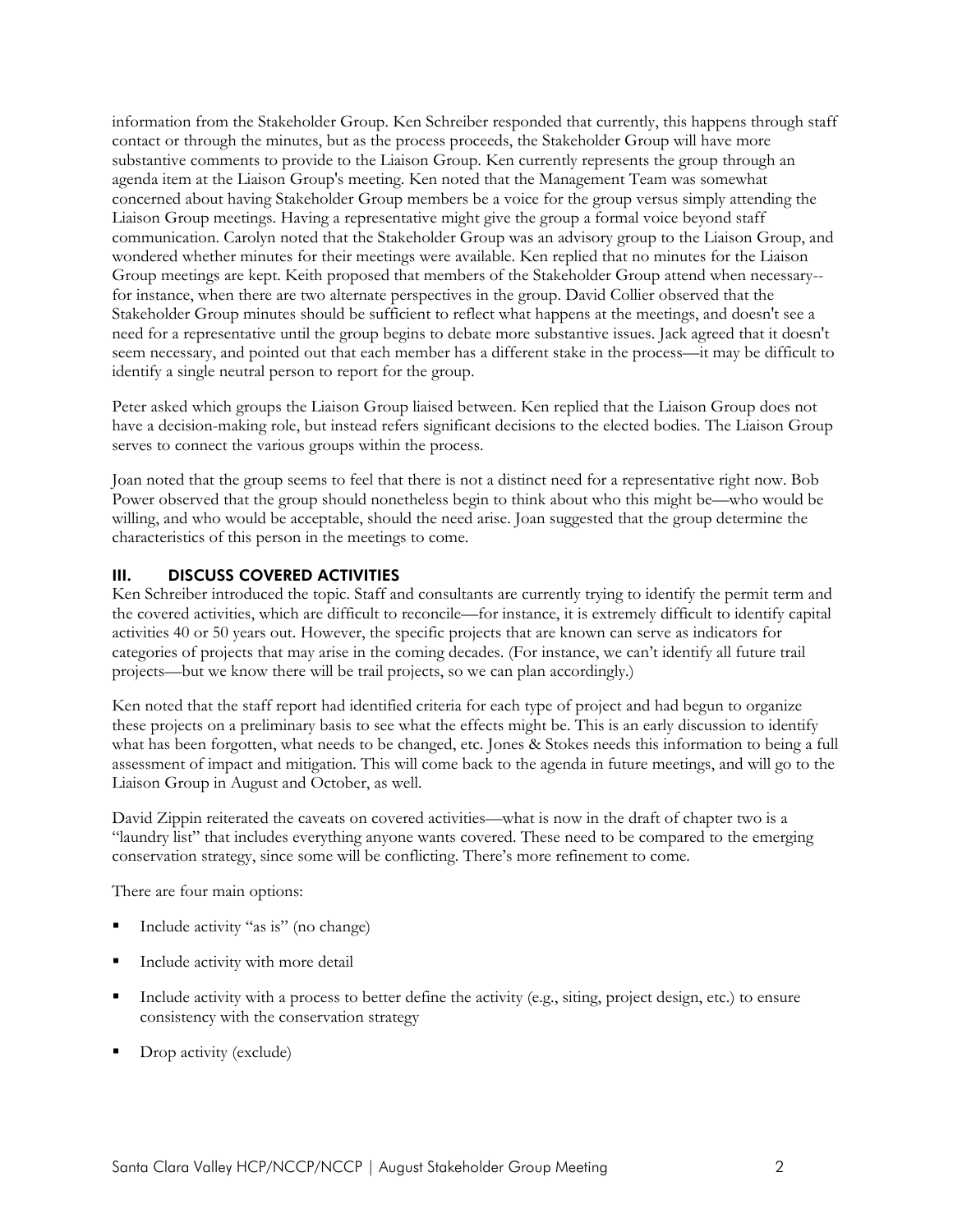There's also always the option later of formally amending the plan to include or exclude the activity, though this is a more complex option. (Should be reserved for activities that are so speculative at this point that they're difficult to define.)

Ken also underscored that having a covered activity does not approve it—the activity is still subject to all of the normal approval processes. What it does do is facilitate the endangered species related issues and address them.

Jack noted that it would be difficult to define the activities that might arise. Perhaps it's easier to work on the exclusion list, and cover everything else that arises. David Zippin pointed out that the areas outside urban development require much more explicit language than urban areas, since urban areas are assumed to be fully developed and there are greater potential threats with scattered rural activities.

David Collier asked about blanket coverage, but David Zippin confirmed that this was strictly under the urban areas section, not broad blanket coverage for non-urban land.

Brian Schmidt asked about the activities that are slated *not* to be covered. What about these—can they be reconsidered? Some activities are not covered because they have existing permits—they don't need coverage under this plan. Brian asked specifically about timber harvest operations and vineyard conversions and expansion. David Zippin noted that it was difficult to identify the impact of vineyards and they can have a notable impact on endangered species and habitat. With respect to timber harvest operations, no one could think of one that was occurring in the Study Area, it was unclear whether or not there was jurisdiction over this and the potential levels of impacts favored a project specific permit process.

Brian noted that this was not an easy issue—it might be worthwhile to cover this to ensure that they mitigate, rather than being able to get away with illegal take.

Joan asked about PG&E covered activities. Diane Ross-Leech, who represents PG&E, noted that the capital activities were not covered under their own HCP, so that's an area that might be covered by this plan.

Carolyn asked about FAHCE and why it was not covered. Both FAHCE and Coyote Valley Specific Plan are covered in part—just not for the federally-listed species. Coyote Valley Specific Plan is designated as an interim project, so it can go either way. Carolyn also asked for confirmation that the HCP/NCCP was covering the full Gilroy General Plan as well.

David Zippin noted that FAHCE is included in part because they're assuming that their current mitigation plan will meet the NCCP requirements—otherwise they would likely look more seriously at not covering this activity. One main benefit of covering them, though, is that the conservation measures can be integrated. Keith noted that there was a distinction—FAHCE is to mitigate adverse impacts, not to achieve recovery of the species. David responded that it remained to be seen whether they've met NCCP standards even though they didn't necessarily set out to do that. Keith is concerned about double-counting actions, however. This will be difficult to tease out.

Jan asked why County Parks had only listed specific known projects—why aren't others listed more broadly? County Parks relies on approved general plans, etc.—it's hard to predict acquisitions. They are attempting to look at a more categorical approach to catch those activities that may be hard to foresee.

Brian Schmidt asked whether Section 7 of the Endangered Species Act would cover all incidental take from the Coyote Valley Specific Plan project. He also wondered about the Cisco Coyote Valley Research Park project and how this would be covered. Cori Mustin responded that Section 7 would be triggered for the Coyote Valley Specific Plan regardless of how it was covered.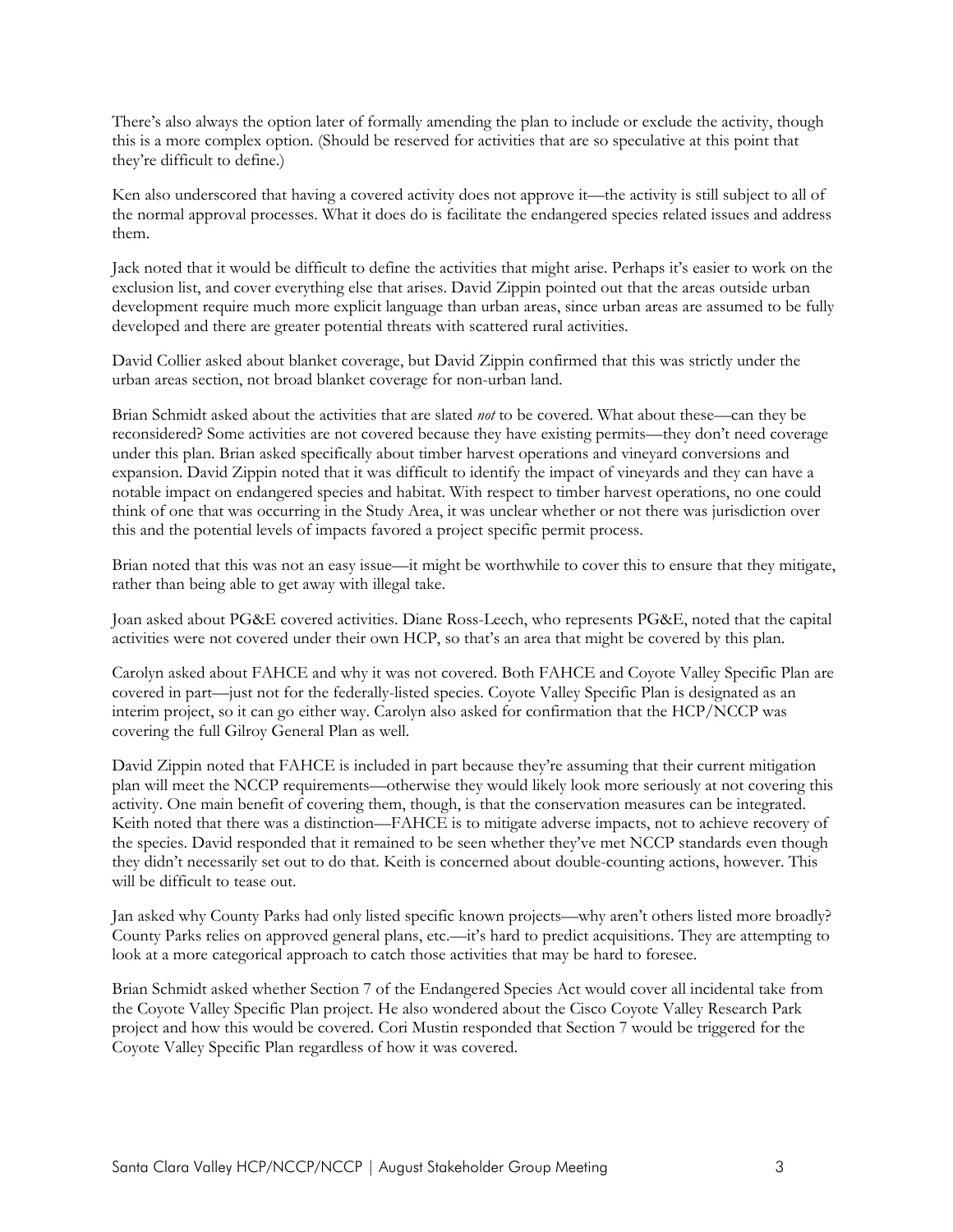Kerry remembered that the local partners and agencies agreed that the Coyote Valley Specific Plan project would be processed by the Corps to cover all direct and indirect impacts—the Service was okay with this proceeding under Section 7. There may need to be some discussion to clarify this.

Darryl added that the Coyote Valley Research Park project is primarily looking to use existing permits that are already issued and are due to expire. Bob Power noted that there was renewed activity on this before the City Planning Department. Nonetheless, this will not be covered—these permits are already issued. They may opt to give up their old permits and be covered by the CVSP, in which case they will be subject to the Section 7 permitting.

Cori noted that the Corps may look at a species even if it's not a wetlands species—it depends on whether it may be impacted by their covered area.

Peter asked about any potential impacts from the Coyote Valley Specific Plan, and David Zippin responded that some habitat areas were on the fringes of the valley. The EIR is not out yet, so that should inform this.

Keith asked about the logic behind separating the agricultural activities into intense and non-intense. David Zippin noted that the intent was that new agricultural activities would be covered. Existing ongoing activities would not be covered. What about land that's already owned but not currently in use? Is this considered an ongoing activity? This may depend on whether permits are currently required—if not, there's no way to cover them. Unless there's a grading permit, there may not be any authorization required.

Mark noted that the distinction may be between currently zoned agricultural land and land that is otherwise zoned. Carolyn noted that it's a loophole—land that's fallow but zoned agricultural can be planted, eliminating any covered species, and then be rezoned for development.

David Collier asked about unlisted urban activities—how do we estimate impact, simply by footprint? David Zippin confirmed that this was the case.

David Zippin noted that the team would also meet with Mark to ensure that any projected activities were included—it may be that there are covered activities that need to be added. Craige agreed that there must be a process to include these somehow—it's too difficult to foresee these. (e.g., the Open Space Authority—it has no idea what its purchases will be in thirty years.) Cori suggested that perhaps these could be included as a changed circumstance, once there was a general idea of what might be purchased. The HCP can also be amended if necessary. However, the Open Space Authority is not a covered entity in this particular context.

Ken Schreiber reported that the Management Team may be recommending a new category of partner implementation partner. They are talking to State Parks and the Open Space Authority. These agencies have expertise as well as funding to acquire land, and their mission is to acquire lands the HCP/NCCP will almost certainly want as part of the reserve system.

Ken also confirmed that no existing open space would be used to mitigate future development—but it is helpful to leverage existing assets to build the reserve system. (e.g., Coe Park—State Parks has no money to maintain stock ponds within the park, but maybe some of the space could be improved through HCP/NCCP funds to better the land and create new habitat, and that would count as mitigation.) HCP/NCCP can provide assistance in improved management, as well as in funding purchases.

Keith noted that the partner agencies would also bring their own lists of covered activities, so these would need to be folded in. Plan implementation activities will also need to be included in the chapter.

Joan asked David to identify a key question or concern for the remaining time. He asked members to identify covered activities they were concerned about or that were missing. Jack brought up rural development, and asked about the consistency between this section, which refers to potential future activities, and the reference later in the chapter to only those that exist now. This inconsistency will be corrected.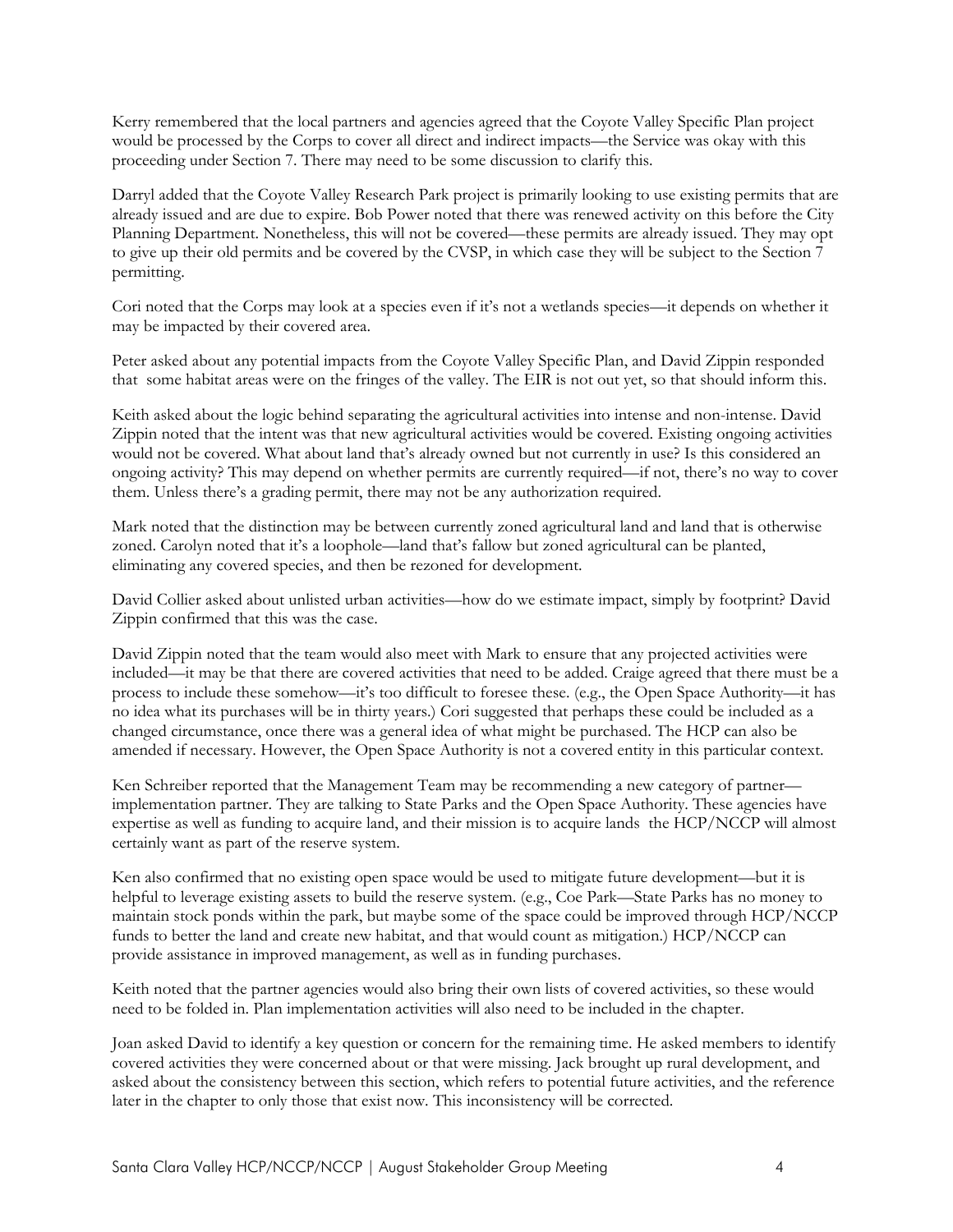Cori asked about the Pipeline Maintenance Program and wondered why it was covered since she thought they were getting separate coverage. Jones & Stokes did not know and no representative from the Water District was in attendance, so they will check.

David Collier referenced the five criteria listed for selecting covered projects, and suggested that compatibility with the conservation strategy be added as a criterion.

# IV. DISCUSS PERMIT TERM AND AGENCY NEEDS

Ken Schreiber noted that the agencies have some fairly specific needs, which is why the permit term is a very important part of agency involvement in the HCP/NCCP. Many questions have been raised about the length of the permit term. Jones & Stokes recommended 50 years, but many stakeholders were concerned about this and suggested a 30-year term instead. This discussion was tabled until covered activities were available. The conclusion of the Management Team was that a 50-year term is very important to the agencies—most if not all of them really want it, because many of their projects *are* very long-term, and may be planned decades out. The long-term coverage is a key reason for participating in a lengthy, expensive process.

The Management Team discussed the certainty of urban development. Whether we're looking at 30 or 50 years, we pretty much know the urban areas, since everyone but Gilroy has an urban limit line. The value of a long permit term is that there is a better funding base (whether it's development or non-development based). There's a much better chance of having a robust conservation strategy with a longer term. This will be discussed at the October 26th Liaison Group meeting to allow some time for the Stakeholder Group to digest the issue.

Craige asked whether having a longer period with more opportunities to raise funds would jeopardize some of the lands—with a shorter term, you focus on the most critical lands first. Can the habitat we need to preserve be protected in a shorter term?

David Zippin responded that components can be built into the conservation strategy to force critical lands to be purchased first, regardless of the term length. This has to be balanced with situations where you might have a willing seller in a lower priority area. Conservation strategy must have rough proportionality—must be assembled in proportion to the impacts. Regardless of the permit term, the take authorization could be used up in ten years. We'll build in a requirement to the conservation strategy that it move forward in keeping with development.

The permit term provides a little flexibility if development is slower than expected. A long-term plan can be completed sooner, but a short-term plan cannot be extended without amendment. Darryl Boyd wondered whether the economists can show these two scenarios in their analysis.

Jan noted that he was uncomfortable with the 50-year term—it seems like the focus of the HCP is to minimize risk to the partners. What kind of risk are we shifting onto the habitats and the species we're concerned about? Conditions change and we can't really predict this. Jan isn't sure he's even comfortable with a 30-year term. How do we protect against the unknown? David Zippin responded that this would be weighed against the long-term benefits to the species. Another stakeholder wondered whether adaptive management could take on some of this—but something as big as global warming?

David Zippin reminded the group that there's an escape clause in every permit—agencies have the authority to pull permits if a species is on the verge of extinction, regardless of the no surprises element. This can also be addressed through adaptive management or in the context of changed circumstances. The term limit also has to be long enough to make the plan worth the agencies' time and money.

Joan suggested that perhaps Jones & Stokes could prepare a presentation to help people track the changed circumstances issues.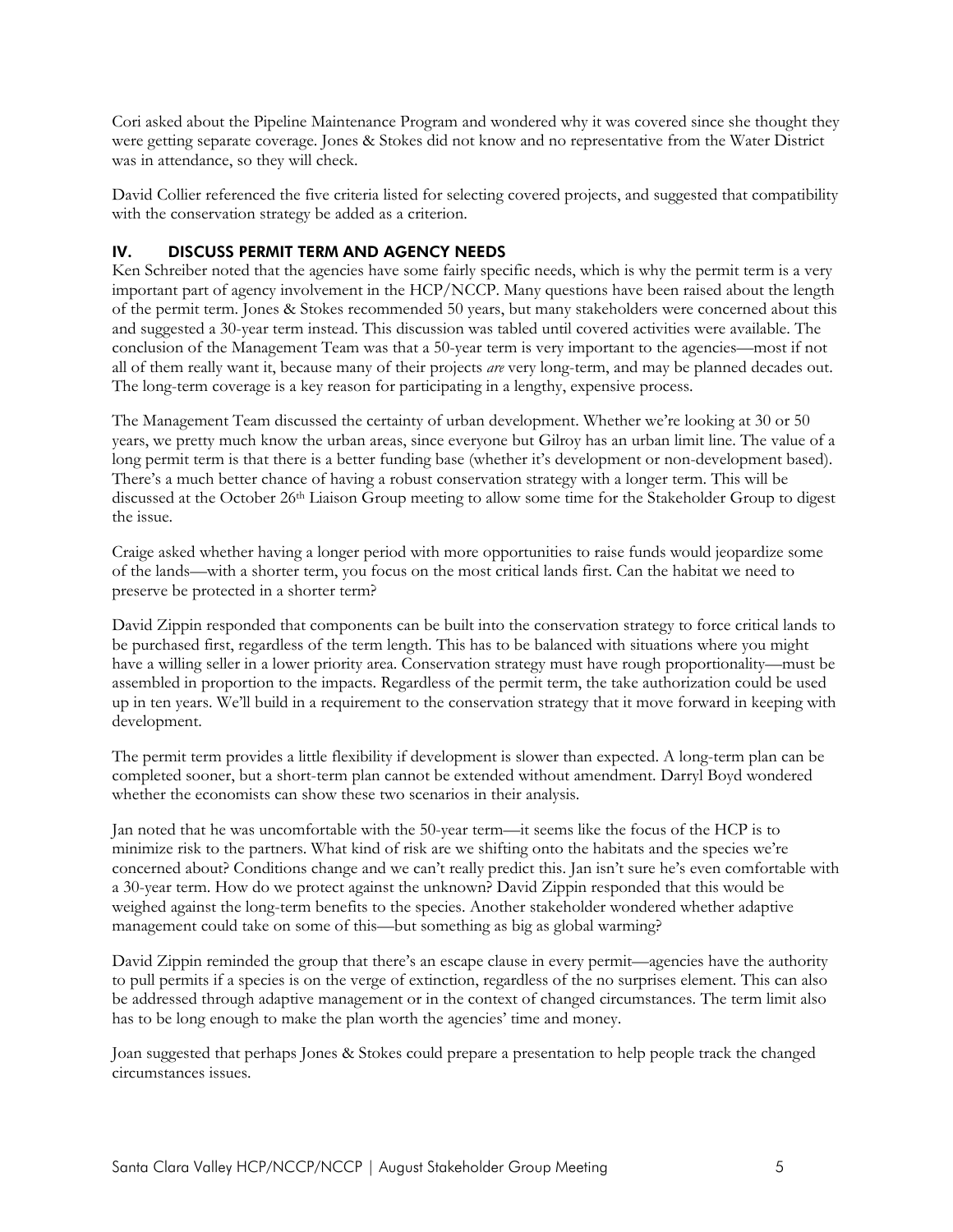Tim noted that from a developer's perspective, a 50-year term is somewhat scary. David Zippin pointed out that there's an every-five-year mandatory financial audit and an every-five-year mandatory scientific review built into the East Contra Costa County HCP to see how the plan is performing—perhaps these can resolve some of the concerns about long-term commitment to the plan. Permits for the plan can also be pulled by the agencies—they can threaten this if necessary. A mechanism for internal course correction can be built in without triggering an amendment.

David Collier observed that the assurance language seems to be primarily on the agency side—not on the conservation side. He doesn't see the assurances in the process for a term longer than 30 years. Compare it to what would happen outside the HCP process—for the environmental community, the permits would be applied for individually, and the current conditions would be considered. You sacrifice this with a long-term plan.

David Zippin noted that a major assurance is that the plan will contribute to species recovery—you only get this with a regional approach. Individual projects are only subject to a mitigation standard. In addition, you get added state and federal funding. There is also a much higher management and monitoring standard and a larger commitment of funding.

Kenn Reiller echoed that risk management is a big issue, but there might be indicators down the road. We can look at how much land will need work (restoration) and how much is set up for preservation—this helps to determine the risk. The language in the easements will also influence how he feels about the permit term and the risks. Brian Schmidt suggested looking at models for adaptive management plans to see which have real teeth and what requirements are needed. He also likes the performance audit, especially if it differentiates between compliance and results. Maybe 20 or 25 years down the line, there's a results-based audit, and if it fails, then the permit term ends 5 years later.

Darryl wanted to add an additional benefit—it gets away from a piecemeal approach. It's a more coordinated, beneficial approach.

Keith asked, based on the East Contra Costa County plan, what the most compelling argument for a 30-year term versus a longer term was. David replied that in their case, they didn't have any big capital projects forecast to extend beyond the 30-year term. Tim noted that, with the exception of the Coyote Valley Specific Plan project, none of the partner agencies have general plans longer than 20 years. He still doesn't feel compelled to go beyond 30 years.

David Zippin clarified that the plan covers the existing general plans for the cities—they can expand their urban areas in future general plans, but they will have to amend the HCP/NCCP to have new areas covered. Changing the permit term will not have an adverse effect on the work Jones & Stokes is beginning with respect to the conservation strategy.

Ken Schreiber asked if the group would like this to come back to the Stakeholder Group or not. The group agreed that, yes, it should come back. The September agenda will have additional time for discussion; at that point, the group can make a recommendation, identify minority viewpoints, and determine whether or not to send a representative to the Liaison Group.

Kerry requested that, when the issue comes back, the team provide some information on pros and cons of a 50-year versus 30-year term. Specific examples would be helpful. Kenn Reiller noted that additional information may be forthcoming that will supplement what's available now, and allow the group to make a more informed decision.

# V. DISCUSS CHAPTER THREE AND APPENDIX D

Additional time will be built into the September agenda to discuss Chapter Three and Appendix D in more detail.